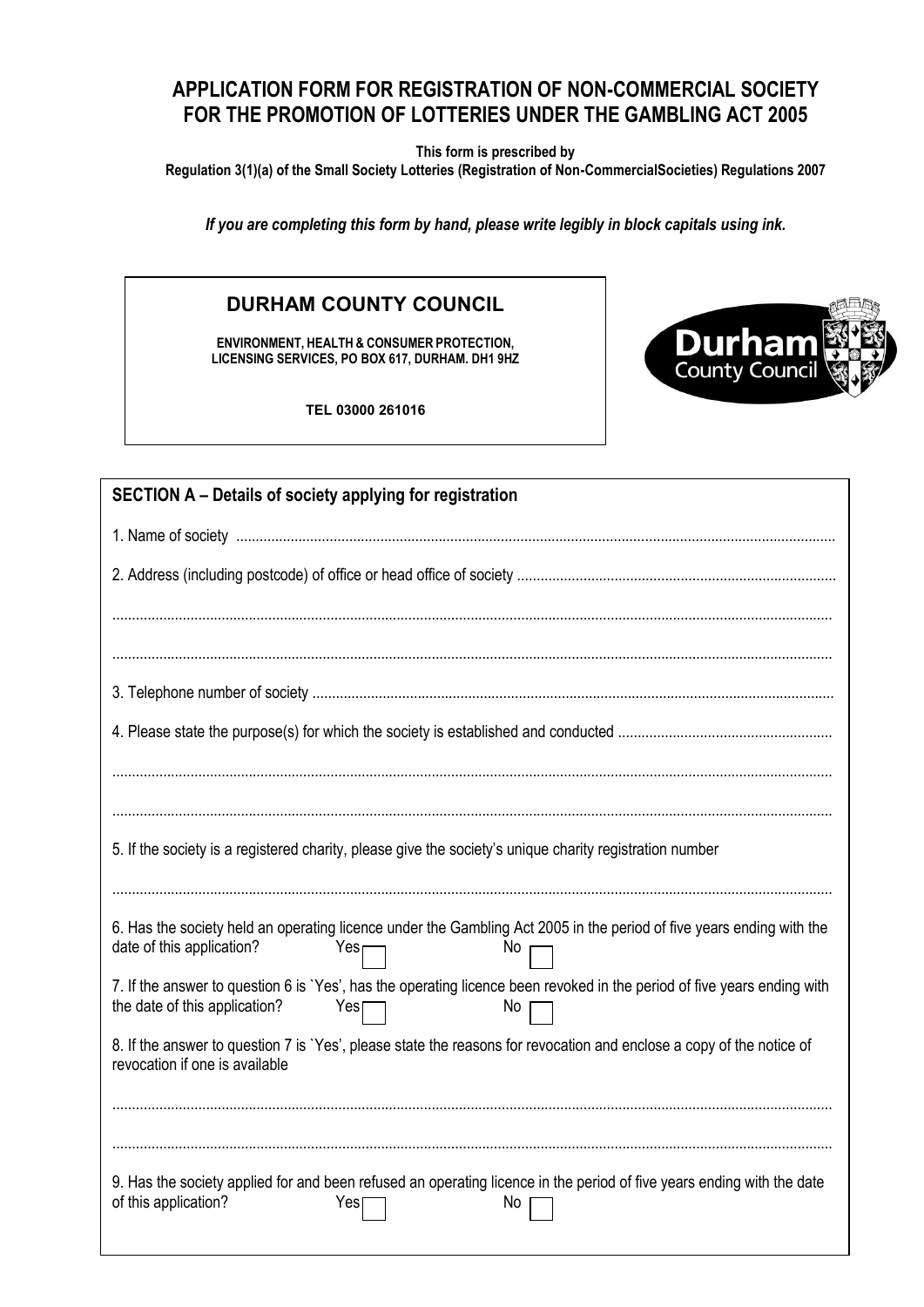| SECTION B – General information about person applying on behalf of society                                                                                                                                                                                                         |  |
|------------------------------------------------------------------------------------------------------------------------------------------------------------------------------------------------------------------------------------------------------------------------------------|--|
|                                                                                                                                                                                                                                                                                    |  |
|                                                                                                                                                                                                                                                                                    |  |
|                                                                                                                                                                                                                                                                                    |  |
|                                                                                                                                                                                                                                                                                    |  |
|                                                                                                                                                                                                                                                                                    |  |
|                                                                                                                                                                                                                                                                                    |  |
| Section C – Contact details for correspondence associated with this application                                                                                                                                                                                                    |  |
| 14. Please tick one box as appropriate to indicate address for correspondence in relation to this application:<br>Address in section B $\Box$<br>Address in section $A \Box$<br>Address below                                                                                      |  |
|                                                                                                                                                                                                                                                                                    |  |
|                                                                                                                                                                                                                                                                                    |  |
|                                                                                                                                                                                                                                                                                    |  |
|                                                                                                                                                                                                                                                                                    |  |
| E-mail address (if the applicant is happy for correspondence in relation to this application to be sent via e-mail)                                                                                                                                                                |  |
|                                                                                                                                                                                                                                                                                    |  |
|                                                                                                                                                                                                                                                                                    |  |
| <b>SECTION D - Declaration</b>                                                                                                                                                                                                                                                     |  |
| 15. Please complete the following declaration and checklist:                                                                                                                                                                                                                       |  |
|                                                                                                                                                                                                                                                                                    |  |
| a. make this application on behalf of the society referred to in Section A and have authority to act on behalf<br>of that society.                                                                                                                                                 |  |
| b. enclose payment of the registration fee of £40.                                                                                                                                                                                                                                 |  |
| c. confirm that, to the best of my knowledge, the information contained in this application is true. I<br>understand that it is an offence under section 342 of the Gambling Act 2005 to give information<br>which is false or misleading in, or in relation to, this application. |  |